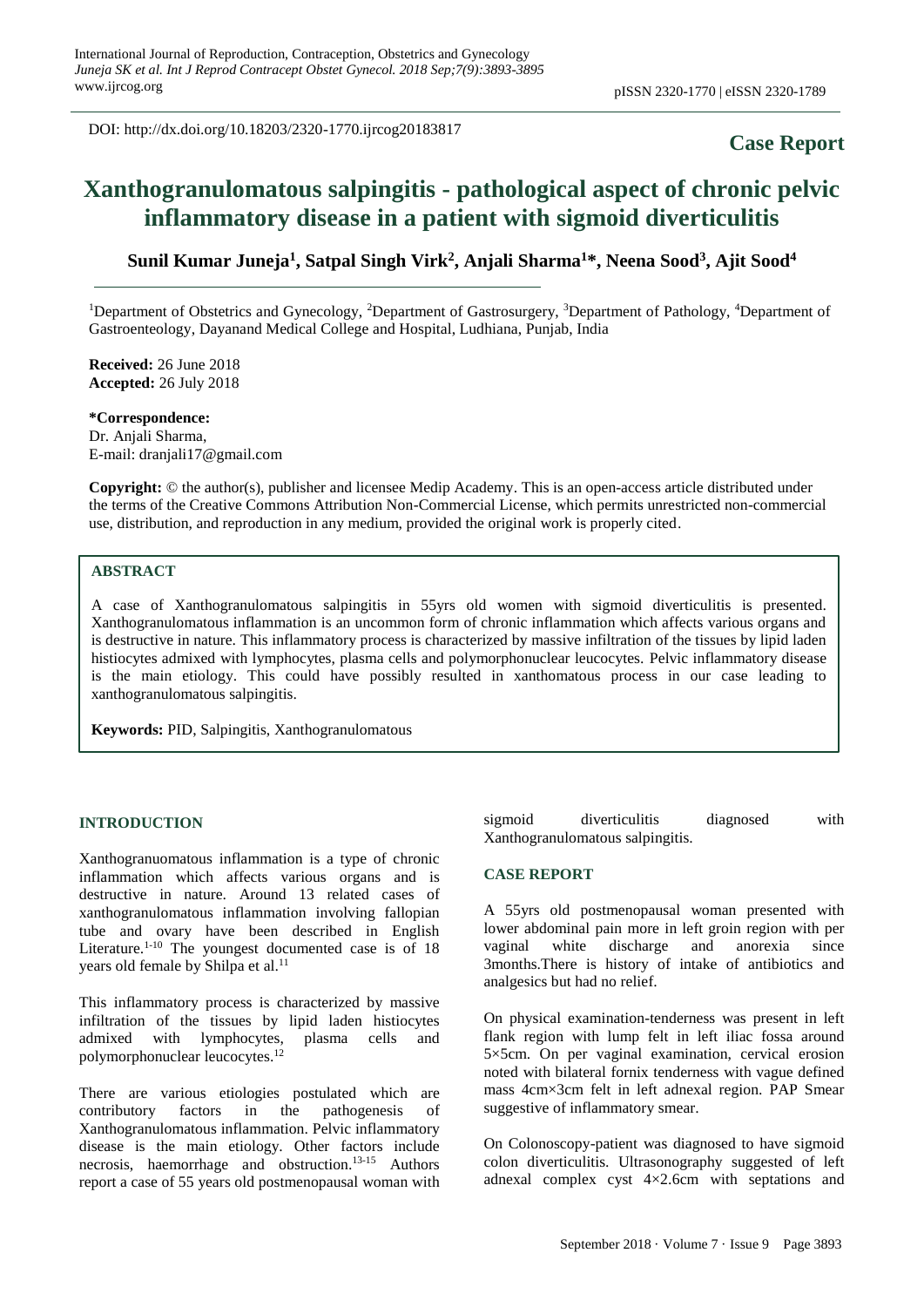eccentric echogenic foci. Approximately 6×5.6cm adnexal cyst seen in pouch of douglas. Matted gut loops were seen.



No evidence of malignancy seen in any of the sections examined.

## **Figure 1: Histology consistent with Xanthogranulomatous Salpingitis.**

CT Scan whole abdomen revealed features of sigmoid diverticulitis with abscess formation. Her blood investigations showed raised CRP 89.4, CA 125-30, TLC-14000 and raised ESR-40mmHg. Clinical diagnosis of Sigmoid diverticulitis with left ovarian complex cyst was made.

Patient underwent Sigmoidecomy with Anterior Resection. Intraoperatively, mass involving sigmoid and uterus 8X6cm noted with left ovarian cyst so Total Abdominal Hysterectomy with Bilateral Salpingoophrectomy done and sample sent for histopathological examination. No complications noted. Patient recovered uneventfully postoperatively, was discharged on seventh day. Diagnosis of Xanthogranulomatous Salpingitis was made on basis of histopathological findings.

### *Histopathological findings*

Multiple sections taken from mass attached to intestine, show fallopian tube having florid inflammatory granulation acute and chronic with foreign body giant cells reaction and foci of necrosis. Sheets of foamy macrophages noted. This inflammatory infiltrate is involving the serosa of adjacent colon.

### **DISCUSSION**

Xanthogranulomatous Salpingitis is an inflammatory disease which has various etiological factors, but such factors and pathogenicity is yet not clear. Theories proposed are theory of infection, endometriosis, IUCD, inborn lipid metabolism of macrophage and drugs (antibiotics).

Amongst the theory proposed, theory of infection is most commonly accepted supported by clinical evidence of infection and growth of bacteria such as *Escherichia coli*, Bacteroides fragilis*, Proteus vulgaris*, all these organisms found in culture of affected tissue.

In female genital tract, 7 cases involved unilateral ovary, 5 cases involving unilateral fallopian tube, 1 case of bilateral fallopian tube, 2 cases of ovaries and fallopian tubes simultaneously.

Cases of endometriosis when diagnosed are termed as pseudoxanthogranulomatous salpingitis. In case of PID, xanthogranulomatous changes are termed to be pure xanthogranulomatous salpingitis Various histological and histochemical studies, reveal that histocytic component of pseudoxanthogranulomatous salpingitis have some differences with that of xanthogranulomatous salpingitis.<sup>16,17</sup>

The clinical presentation of xanthogranulomatous salpingitis includes pain abdomen, abdominal mass, anorexia. Gynaecological examination reveals adnexal mass with tenderness. Blood investigations shows increased CRP, TLC levels. Radiological findings may mimic malignant ovarian neoplasm and may lead to misdiagnosis. Differential diagnosis should be kept in mind considering all possible etiologies as they are interlinked and play important role as a contributory factor in the pathogenicity.

Our case of sigmoid diverticulitis and chronic PID possibly resulted in xanthogranulomatous salpingitis. The most likely explanation for its coexistence can be that chronic infection leads to tissue necrosis which releases cholesterol and other lipids from dead cells. Macrophages phagocytose these cell constituents leading to xanthomatous process. 18

# **CONCLUSION**

Though rare, xanthogranulomatous salpingitis should be kept in mind as one of the differential diagnosis while dealing with tubo ovarian masses. This can help in preventing misdiagnosis and radical surgeries if misdiagnosed as neoplasm. All possible efforts should be made to find causative factors and establish correct diagnosis.

*Funding: No funding sources Conflict of interest: None declared Ethical approval: Not required*

# **REFERENCES**

- 1. Kunakemakorn P, Ontai H. Pelvic inflammatory pseudotumor: A case report. Am J Obstet Gynecol. 1976;26:286-7.
- 2. Shalev E, Zuckerman H, Rizescu I. Pelvic inflammatory pseudotumor (Xanthogranuloma) Acta Obstet Gynecol Scand. 1982;61:285-6.